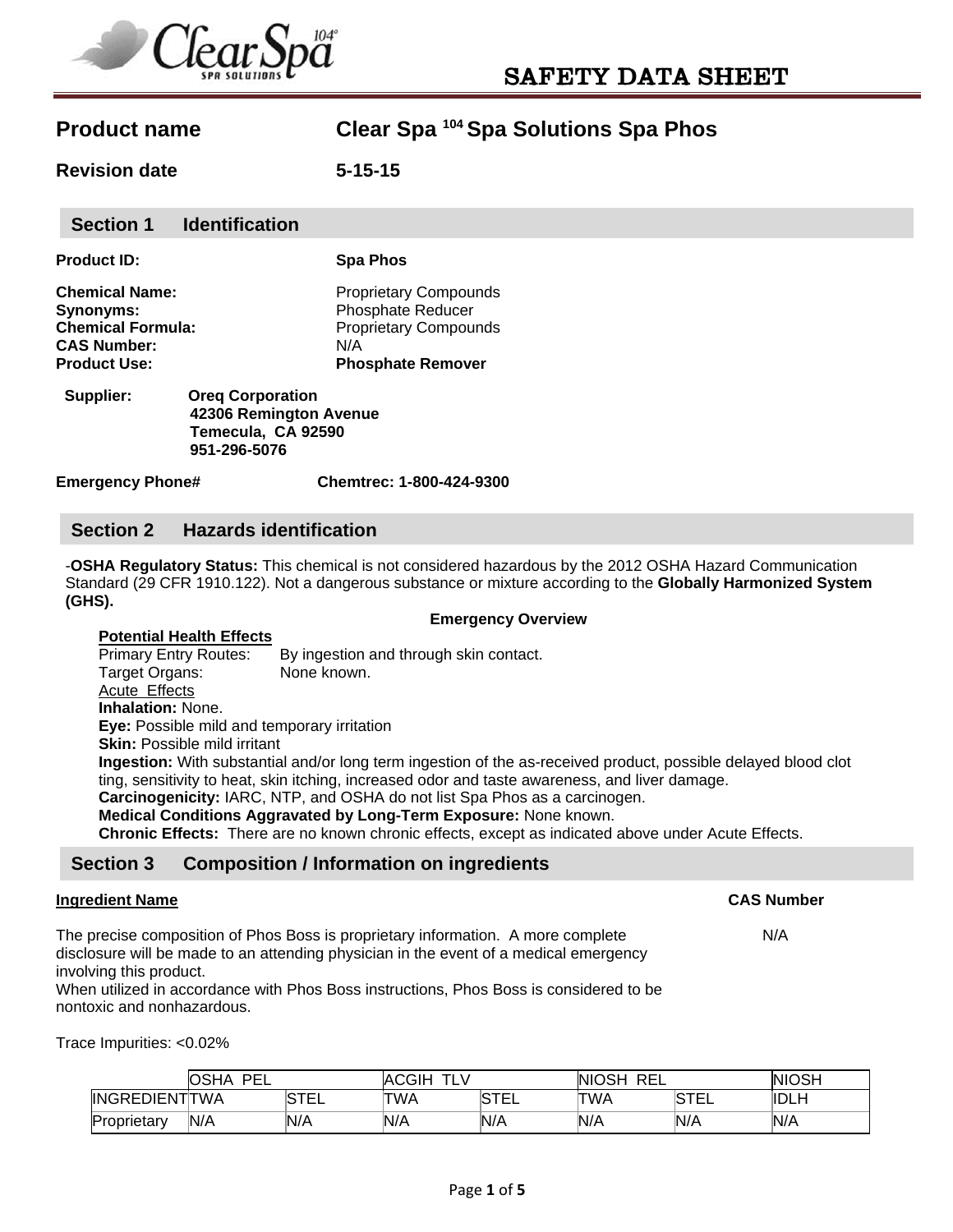

**Revision date 5-15-15** 

#### **Section 4 First - aid measures**

| Inhalation: | In the improbable event of product mist inhalation, remove the affected individual to fresh air and |
|-------------|-----------------------------------------------------------------------------------------------------|
|             | provide artificial respiration as required. Obtain medical attention.                               |

| <b>Eye Contact:</b> | Flush thoroughly with water for 5 minutes. Obtain medical attention if irritation of eye membranes |
|---------------------|----------------------------------------------------------------------------------------------------|
|                     | occurs.                                                                                            |
| Chin Cantonti       | $M$ oob contacted areas with seen and water                                                        |

**Skin Contact:** Wash contacted areas with soap and water.

**Ingestion:** Drink several glasses of water. Obtain medical attention if gastrointestinal irritation occurs.

After first aid, get appropriate in-plant, paramedic, or community medical support if exposure symptoms persist.

**Note to Physicians:** Under normal use and human exposure conditions, the product is considered nontoxic and nonhazardous.

### **Section 5 Fire - fighting measures**

| <b>Flash Point: None</b><br><b>Burning Rate: N/A</b><br>LEL: N/A<br>Flammability Classification: N/A | <b>Flash Point Method: N/A</b><br><b>Autoignition Temperature: N/A</b><br>UEL: N/A<br><b>Extinguishing Media: N/A</b>                                                                              |
|------------------------------------------------------------------------------------------------------|----------------------------------------------------------------------------------------------------------------------------------------------------------------------------------------------------|
| <b>Unusual Fire or Explosion Hazards:</b><br><b>Hazardous Combustion Products:</b>                   | None.<br>Thermal oxidative decomposition of the product may release toxic fumes of<br>hydrogen chloride and metal oxide.                                                                           |
| <b>Fire-Fighting Instructions:</b>                                                                   | Do not release runoff from fire control methods to sewers or waterways.                                                                                                                            |
| <b>Fire-Fighting Equipment:</b>                                                                      | Because fire may produce toxic thermal decomposition products, wear a<br>self-contained breathing apparatus (SCBA) with a full facepiece operated in<br>pressure-demand or positive-pressure mode. |

## **Section 6 Accidental release measures**

| <b>Spill /Leak Procedures:</b>   |                                                                                       |
|----------------------------------|---------------------------------------------------------------------------------------|
| <b>Small &amp; Large Spills:</b> | For all spills, pick up mechanically and place in suitable container for disposal. Do |
| <b>Containment:</b>              | not release into sewers or waterways.                                                 |
| Cleanup:                         | After product recovery and removal, flush spill area with water to a sanitary sewer.  |
| <b>Regulatory Requirements:</b>  | Follow applicable OSHA regulations (29 CFR 1910.120).                                 |

## **Section 7 Handling and storage**

| <b>Handling Precautions:</b>    | Wear appropriate eye and glove protection to minimize exposure. |
|---------------------------------|-----------------------------------------------------------------|
| <b>Storage Requirements:</b>    | Do not store with oxidizing materials. Keep containers sealed.  |
| <b>Regulatory Requirements:</b> | None established                                                |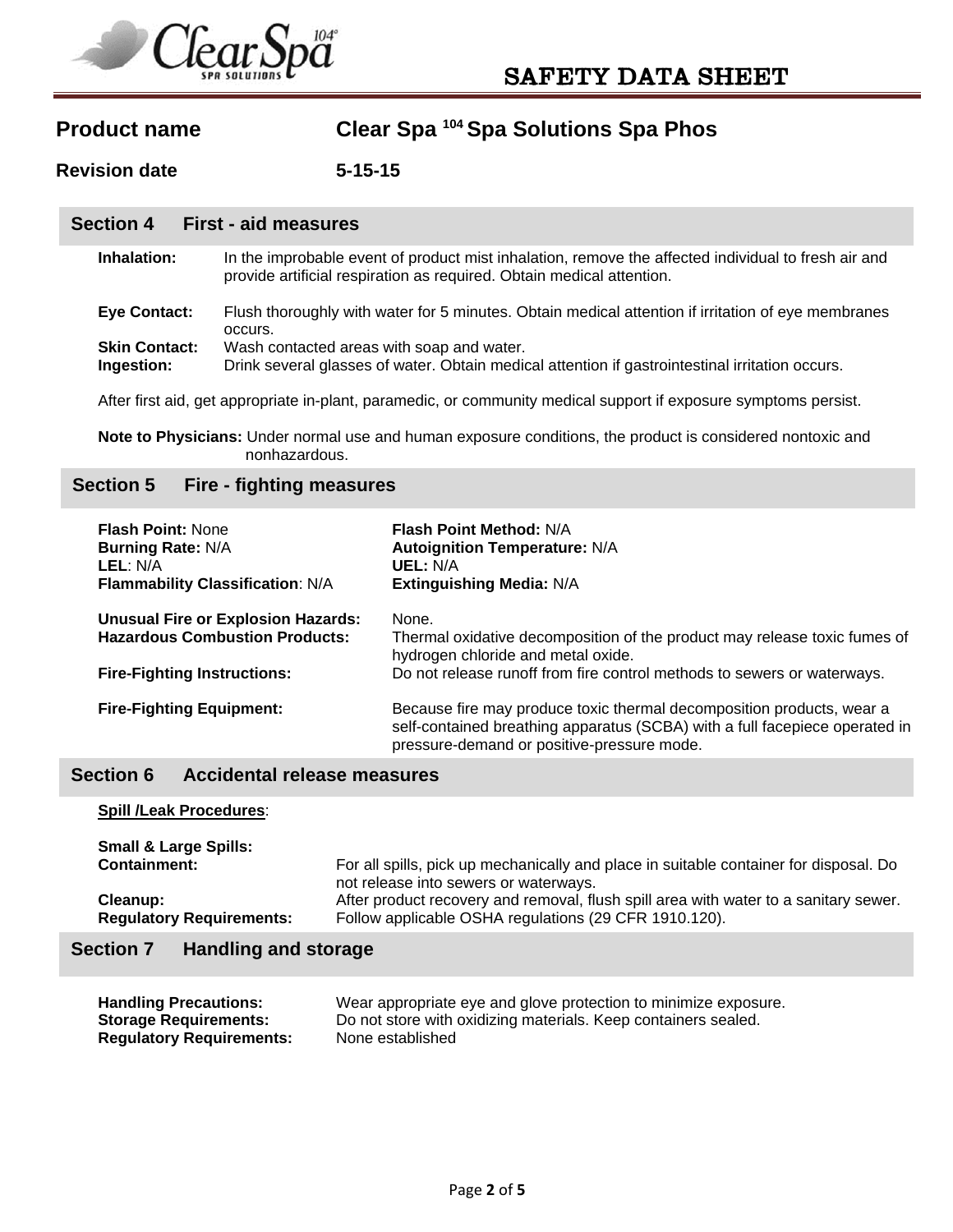

| <b>Product name</b>                                              | Clear Spa 104 Spa Solutions Spa Phos                                                                                                                                                                                                                                                                                                                                                                                                                                                                                                                                                                               |
|------------------------------------------------------------------|--------------------------------------------------------------------------------------------------------------------------------------------------------------------------------------------------------------------------------------------------------------------------------------------------------------------------------------------------------------------------------------------------------------------------------------------------------------------------------------------------------------------------------------------------------------------------------------------------------------------|
| <b>Revision date</b>                                             | $5 - 15 - 15$                                                                                                                                                                                                                                                                                                                                                                                                                                                                                                                                                                                                      |
| <b>Section 8</b>                                                 | <b>Exposure controls / personal protection</b>                                                                                                                                                                                                                                                                                                                                                                                                                                                                                                                                                                     |
| <b>Engineering Controls</b>                                      |                                                                                                                                                                                                                                                                                                                                                                                                                                                                                                                                                                                                                    |
| <b>Ventilation:</b>                                              | In the improbable event of product misting, provide general or local exhaust ventilation<br>systems to mini-mize airborne concentrations. Local exhaust ventilation is preferred<br>because it prevents contaminant dispersion into the work area by controlling it at its source.                                                                                                                                                                                                                                                                                                                                 |
| <b>Administrative Controls</b><br><b>Respiratory Protection:</b> | If product misting occurs, follow OSHA respirator regulations (29 CFR 1910.134) and, if<br>necessary, wear a MSHA/NIOSH-approved respirator. Select respirator based on its<br>suitability to provide adequate worker protection for given working condition, level of airborne<br>contamination, and presence of sufficient oxygen. If respirators are used, OSHA requires a<br>written respiratory protection program that includes at least: medical certification, training, fit-<br>testing, periodic environmental monitoring, maintenance, inspection, cleaning, and<br>convenient, sanitary storage areas. |
| <b>Protective Clothing/Equipment:</b><br><b>Safety Stations:</b> | Wear chemically protective gloves to prevent prolonged or repeated skin contact.<br>Wear protective eyeglasses or chemical safety goggles, per OSHA eye- and face-protection<br>regulations (29 CFR1910.133). Contact lenses are not eye protective devices. Appropriate<br>eye protection must be worn instead of, or in conjunction with contact lenses.<br>Make emergency eyewash stations, safety/quick-drench showers, and washing facilities                                                                                                                                                                 |
| <b>Contaminated Equipment:</b>                                   | available in work area.<br>Separate contaminated work clothes from street clothes. Launder before reuse. Remove<br>material from your shoes and clean personal protective equipment after use.                                                                                                                                                                                                                                                                                                                                                                                                                     |
| <b>Comments:</b>                                                 | Never eat, drink, or smoke in work areas. Practice good personal hygiene after using this<br>material, especially before eating, drinking, smoking, using the toilet, or applying cosmetics.<br>As with all chemical substances, please use caution and keep away from children.                                                                                                                                                                                                                                                                                                                                   |
|                                                                  | <b>The Committee Committee Committee Committee Committee Committee</b>                                                                                                                                                                                                                                                                                                                                                                                                                                                                                                                                             |

#### **Section 9 Physical and chemical properties**

| Physical State: Liquid.                                            | Water Solubility: Completely soluble             |
|--------------------------------------------------------------------|--------------------------------------------------|
| Appearance and Odor: Clear, colorless with<br>no discernable odor. | Other Solubilities: Not soluble in hydrocarbons. |
| <b>Odor Threshold: N/A</b>                                         | Boiling Point: 230°F (Typical).                  |
| Vapor Pressure: Not determined.                                    | Freezing Point: ~20°F (Typical).                 |
| Vapor Density (Air=1): N/A.                                        | Viscosity: $\sim$ 20 cPs                         |
| Formula Weight: Proprietary                                        | Refractive Index: N/A                            |
| Density: 9.50 lbs./gallon, typical.                                | <b>Surface Tension: N/A</b>                      |
| Specific Gravity ( $H_2$ O=1, at 4 °C): 1.12                       | % Volatile: N/A                                  |
| $pH: 3.5-4.0$                                                      | <b>Evaporation Rate: N/A</b>                     |

# **Section 10 Stability and reactivity**

| Stability:                         | Stable at room temperature in closed containers under normal storage and handling<br>conditions.                                 |
|------------------------------------|----------------------------------------------------------------------------------------------------------------------------------|
| <b>Polymerization:</b>             | Hazardous polymerization cannot occur.                                                                                           |
| <b>Chemical Incompatibilities:</b> | Do not store with oxidizers or acidic agents.                                                                                    |
| <b>Conditions to Avoid:</b>        | Do not use as-received product with stainless steel storage containers or equipment<br>- chloride corrosion will occur.          |
|                                    | Hazardous Decomposition Products: Thermal oxidative decomposition can produce fumes of hydrogen chloride and<br>lanthanum oxide. |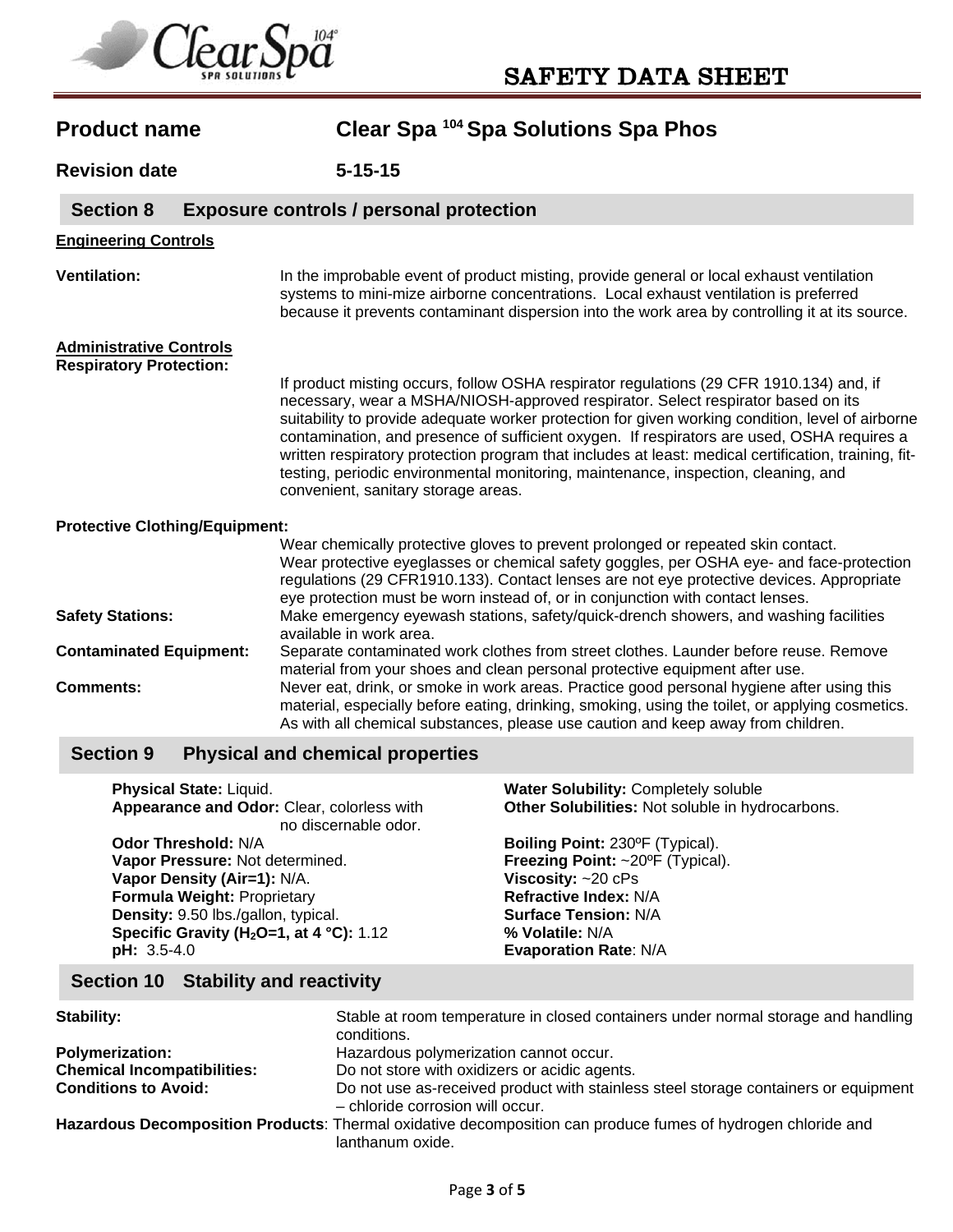

**Revision date 5-15-15** 

## **Section 11 Toxicological information**

#### **Toxicity Data**

**Eye Effects:** As received, irritation of eye membranes **Acute Inhalation Effects:**

**Ingestion Effects:** As received, possible delayed blood **Chronic Effects:** None known damage with substantial ingestion . **Mutagenicity:** None known

 **Human, inhalation, TCLo:** Not established. **Skin Effects:** As received, irritating effect **Acute Oral Toxicity:** Rat, oral, LD50: 4200 kg (as 100% LaCl3) clotting, sensitivity to heat, increased taste sensitivity**, Carcinogenicity:** None known and liver damage with and liver **Teratogenicity:** None known

## **Section 12 Ecological information**

**Eco toxicity**: Specific data not established. **Environmental Fate Environmental Transport:** Water or soil **Environmental Degradation:** Not established **Soil Absorption/Mobility:** Not established

### **Section 13 Disposal considerations**

**Disposal:** Contact your local supplier or a licensed contractor for detailed recommendations. Recovered spilled product may be disposed of by either landfill or incineration.

Follow applicable federal, state and local regulations

**Disposal Regulatory Requirements:** None.

**Container Cleaning and Disposal**: Thoroughly clean empty containers with water and recycle. Do not use empty containers for food storage.

### **Section 14 Transport information**

| <b>Shipping Name: Chemicals NOI</b> | <b>Packaging Authorizations</b> | <b>Quantity Limitations</b>               |
|-------------------------------------|---------------------------------|-------------------------------------------|
| <b>Shipping Symbols: None.</b>      | a) Exceptions: N/A              | a) Passenger, Aircraft, or Railcar: None. |
| Hazard Class: Nonhazardous.         | b) Non-bulk Packaging: N/A      | b) Cargo Aircraft Only: None.             |
| <b>ID No.: None.</b>                | c) Bulk Packaging: N/A          |                                           |
| <b>Packing Group: N/A</b>           |                                 | <b>Vessel Stowage Requirements</b>        |
| Label: None.                        |                                 | a) Vessel Stowage: None.                  |
| Special Provisions (172.102): None  |                                 | b) Other: N/A                             |

### **Section 15 Regulatory information**

**EPA Regulations: RCRA Hazardous Waste Number:** Not listed (40 CFR 261.33) **RCRA Hazardous Waste Classification (40 CFR 261):** Not classified  **CERCLA Hazardous Substance (40 CFR 302.**4) unlisted specific per RCRA, Sec. 3001; CWA, Sec. 311 (b)(4); CWA,Sec.307(a), CAA, Sec. 112 **CERCLA Reportable Quantity (RQ):** None. **SARA 311/312 Codes:** None. **SARA Toxic Chemical (40 CFR 372.65):** Not listed **SARA EHS (Extremely Hazardous Substance) (40 CFR 355):** Not listed, Threshold Planning Quantity (TPQ) **OSHA Regulations: Air Contaminant (29 CFR 1910.1000, Table Z-1, Z-1-A):** Not listed **OSHA Specifically Regulated Substance (29CFR 1910):** Not listed. **State Regulations:** None.